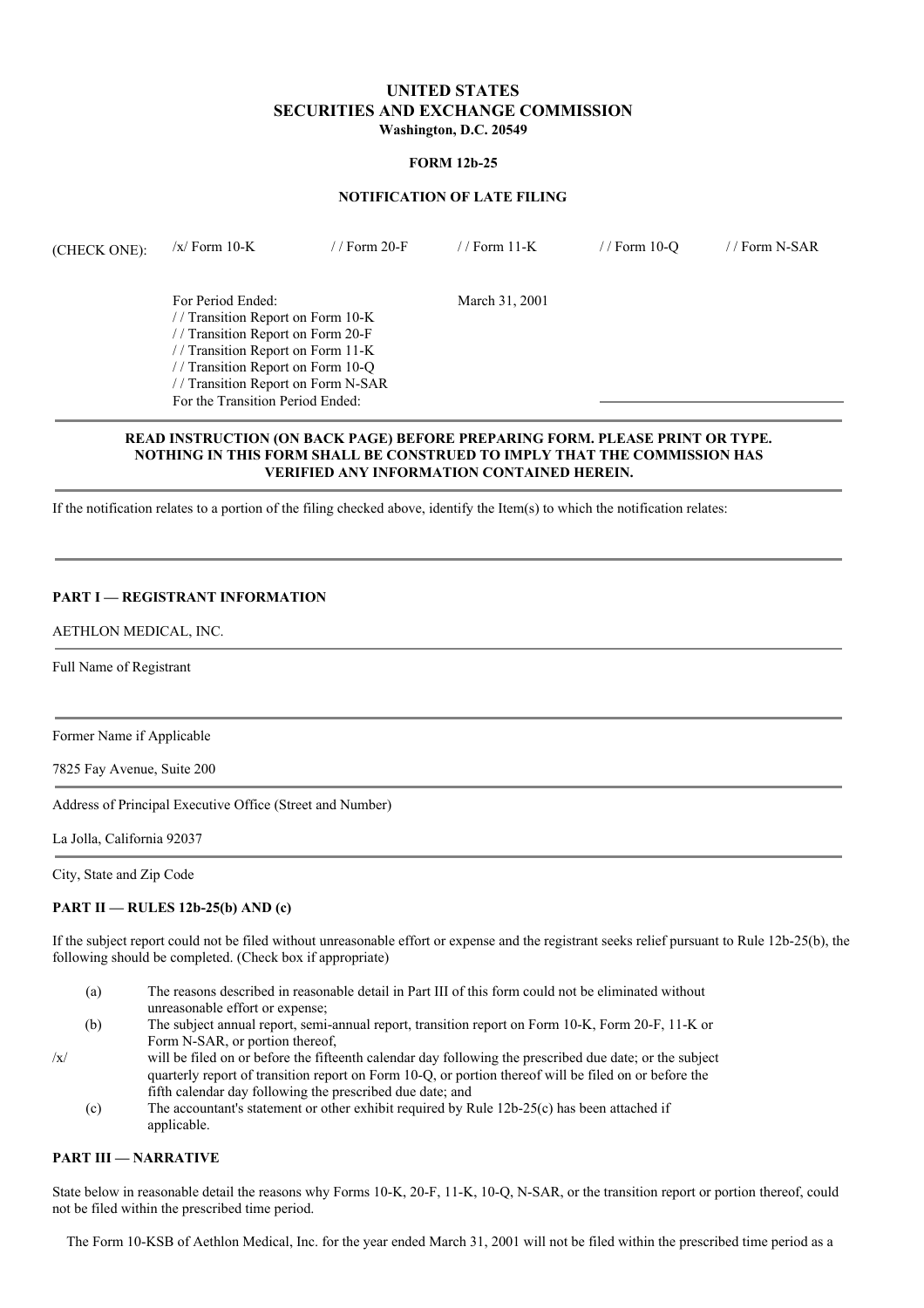result of the transition of all administrative functions to the San Diego office and the change in the company's principal accountants as reported on Form 8-K dated April 26, 2001. Based on the current status of the audit, management expects to file Form 10-KSB on or before the fifteenth calendar day following the due date.

# (ATTACH EXTRA SHEETS IF NEEDED) SEC 1344 (6/94)

| (1)  | Name and telephone number of person to contact in regard to this notification                                                                                                                                                                                                                                                                                                                                                                                                    |             |                                                     |
|------|----------------------------------------------------------------------------------------------------------------------------------------------------------------------------------------------------------------------------------------------------------------------------------------------------------------------------------------------------------------------------------------------------------------------------------------------------------------------------------|-------------|-----------------------------------------------------|
|      | Bruce H. Haglund, Esq.                                                                                                                                                                                                                                                                                                                                                                                                                                                           | (949)       | 752-1100                                            |
|      | (Name)                                                                                                                                                                                                                                                                                                                                                                                                                                                                           | (Area Code) | (Telephone Number)                                  |
| (2)  | Have all other periodic reports required under Section 13 or 15(d) of the Securities Exchange Act of 1934 or Section 30 of the<br>Investment Company Act of 1940 during the preceding 12 months or for such shorter period that the registrant was required to file<br>such report(s) been filed? If answer is no, identify report(s).                                                                                                                                           |             |                                                     |
|      |                                                                                                                                                                                                                                                                                                                                                                                                                                                                                  |             | $\sqrt{x}$ Yes $\frac{7}{N0}$                       |
| (3)  | Is it anticipated that any significant change in results of operations from the corresponding period for the last fiscal year will be                                                                                                                                                                                                                                                                                                                                            |             |                                                     |
|      | reflected by the earnings statements to be included in the subject report or portion thereof?                                                                                                                                                                                                                                                                                                                                                                                    |             | // Yes $/x/No$                                      |
|      | reasonable estimate of the results cannot be made.                                                                                                                                                                                                                                                                                                                                                                                                                               |             |                                                     |
|      | (Name of Registrant as Specified in Charter)<br>has caused this notification to be signed on its behalf by the undersigned hereunto duly authorized.                                                                                                                                                                                                                                                                                                                             |             |                                                     |
| Date | 6/26/01                                                                                                                                                                                                                                                                                                                                                                                                                                                                          | By          | /s/ James A. Joyce                                  |
|      |                                                                                                                                                                                                                                                                                                                                                                                                                                                                                  |             | James A. Joyce, Chairman,<br>Secretary and Director |
|      | INSTRUCTION: The form may be signed by an executive officer of the registrant or by any other duly authorized representative. The<br>name and title of the person signing the form shall be typed or printed beneath the signature. If the statement is signed on behalf of the<br>registrant by an authorized representative (other than an executive officer), evidence of the representative's authority to sign on behalf of<br>the registrant shall be filed with the form. |             |                                                     |
|      | <b>ATTENTION</b>                                                                                                                                                                                                                                                                                                                                                                                                                                                                 |             |                                                     |
|      | <b>INTENTIONAL MISSTATEMENTS OR OMISSIONS OF FACT</b><br><b>CONSTITUTE FEDERAL CRIMINAL VIOLATIONS</b><br>(SEE 18 U.S.C. 1001).                                                                                                                                                                                                                                                                                                                                                  |             |                                                     |

2.

of 1934.

One signed original and four conformed copies of this form and amendments thereto must be completed and filed with the Securities and Exchange Commission, Washington, D.C. 20549, in accordance with Rule O-3 of the General Rules and Regulations under the Act. The information contained in or filed with the form will be made a matter of public record in the Commission files.